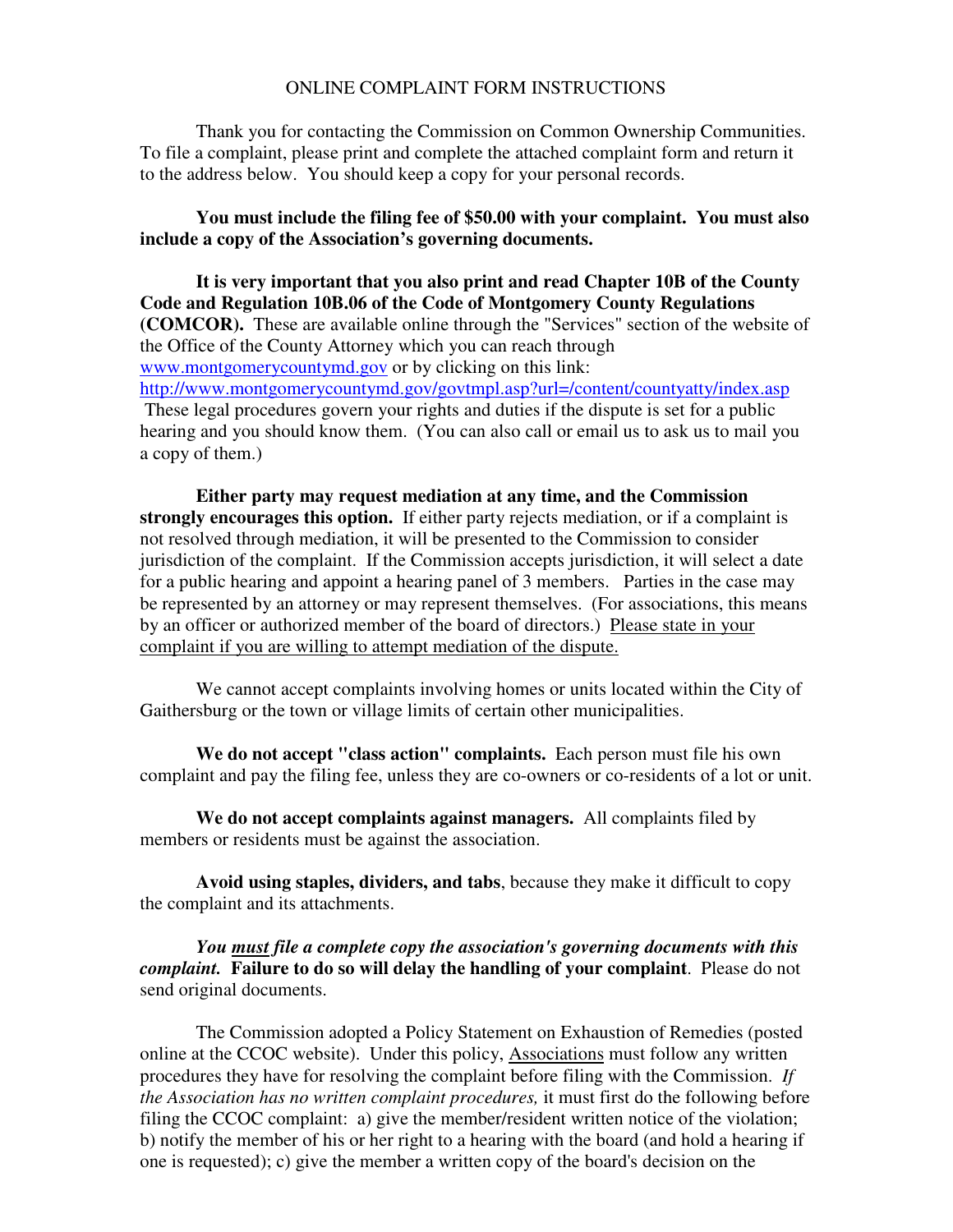dispute and notice of the member's right to appeal the decision to the CCOC. The CCOC complaint must be signed by the board president or vice-president. Members or residents must follow any procedure the Association has for resolving complaints and allow the Association up to 60 days to resolve the complaint or deny it. *If the Association has no written complaint procedures,* the member must first give the *board* (not just the manager) written notice of the problem and a reasonable time to resolve it before filing a complaint with the CCOC. The complaining party must attach a copy of the documents showing it has followed these guidelines when it files the complaint.

 **Pursuant to Executive Regulation 10B.07.01, there is a filing fee of \$50.00 for each dispute filed with this office. The fee is payable by the party filing the dispute, and must accompany the complaint form. Checks should be made payable to "Montgomery County, Maryland." (If the dispute goes to a hearing and is decided in favor of the party filing the complaint, the hearing panel can order the losing party to refund the filing fee to the complaining party.)** 

 **Once the complaint is filed, all communications between either party and the staff will be shared with the other party. The staff will not accept any "confidential" or "private" communications from a party. To avoid the risk of misunderstandings the staff prefers all communications to be in writing or by email.** 

## **RETURN THE COMPLAINT FORM, ATTACHMENTS AND GOVERNING DOCUMENTS TO:**

**Commission on Common Ownership Communities 100 Maryland Avenue, Room 330 Rockville, Maryland 20850 (240-777-3636)**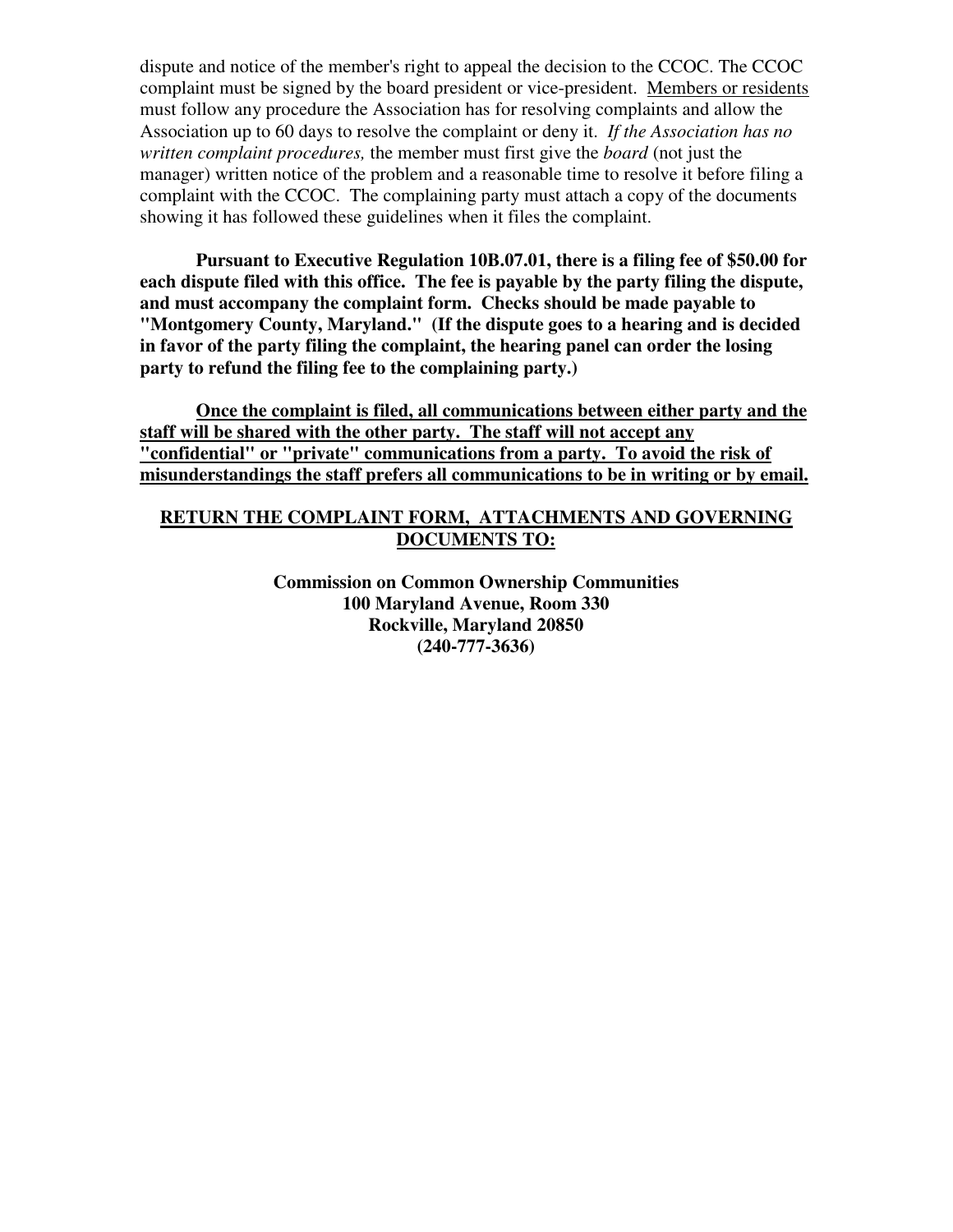# **COMMISSION ON COMMON OWNERSHIP COMMUNITIES COMPLAINT FORM**

 **CASE NO.\_\_\_\_\_\_\_\_\_\_ (Office use only)** 

| Complaining party's status: (Check one)       |                                                                                |
|-----------------------------------------------|--------------------------------------------------------------------------------|
| a unit owner in a condominium                 |                                                                                |
|                                               | $\frac{1}{2}$ (name of condominium)                                            |
| a lot owner in a homeowner association        |                                                                                |
|                                               | $\frac{1}{2}$ (name of HOA)                                                    |
| a member of a cooperative housing corporation |                                                                                |
|                                               | (name of cooperative)                                                          |
| a governing body                              |                                                                                |
|                                               | $\frac{1}{1}$ (name of community)                                              |
|                                               | an occupant of a dwelling unit in a common ownership community                 |
|                                               | $\frac{1}{2}$ (name of community)                                              |
|                                               | <b>RESPONDING PARTY</b> (The party against whom the complaint is being filed): |
| Responding Party's Name:                      |                                                                                |
|                                               |                                                                                |
| Address:                                      | <u> 1980 - Jan Barbara, martxa al II-lea (h. 1980).</u>                        |
|                                               |                                                                                |
|                                               |                                                                                |
|                                               |                                                                                |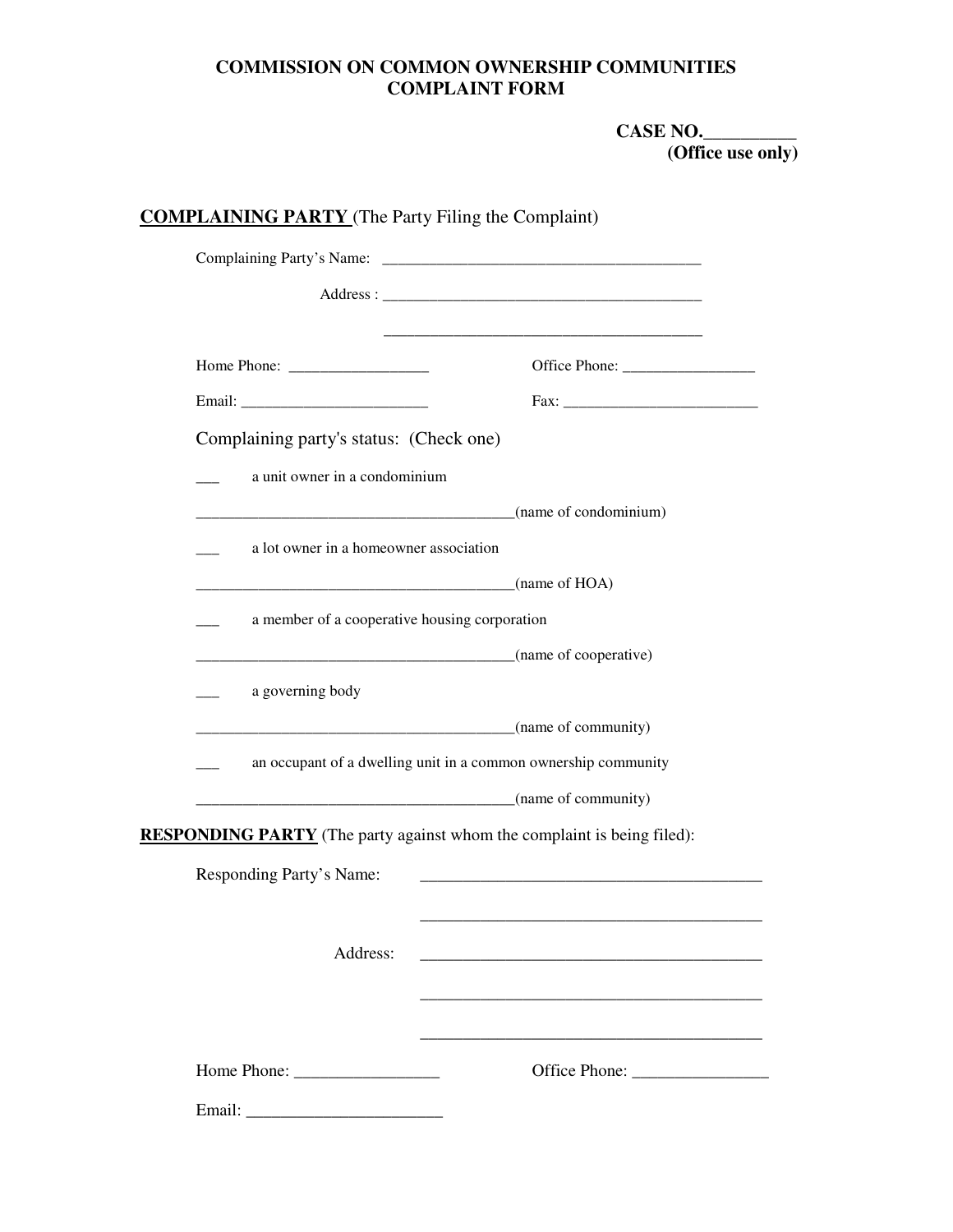### **THIS COMPLAINT INVOLVES**: (Check as appropriate)

The authority of a governing body, under any law or association document, to:

- \_\_\_ require any person to take any action, or not to take any action, involving a unit or a common element
- \_\_\_ require any person to pay a fee, fine, or assessment
- spend association funds
- alter or add to a common area or element

The failure of a governing body, when required by law or an association document, to:

- properly conduct an election
- \_\_\_ give adequate notice of a meeting or other action
- properly conduct a meeting
- maintain or audit books and records
- \_\_\_ allow inspection of books and records
- properly adopt a budget or rule
- \_\_\_ maintain or repair the common element if that results in damage to person or property
- exercise its discretion in good faith concerning the enforcement of any rule against any person who is subject to that rule.

# **DETAILS OF THE COMPLAINT**:

Name the condition(s) or event(s) that you believe to be a violation of law or of governing documents. List names, dates, times, places, events and reasons leading to this formal complaint, and state which sections of the law or governing document were violated. Use additional sheets of paper if necessary. *Attach copies of all documents relevant to the complaint.*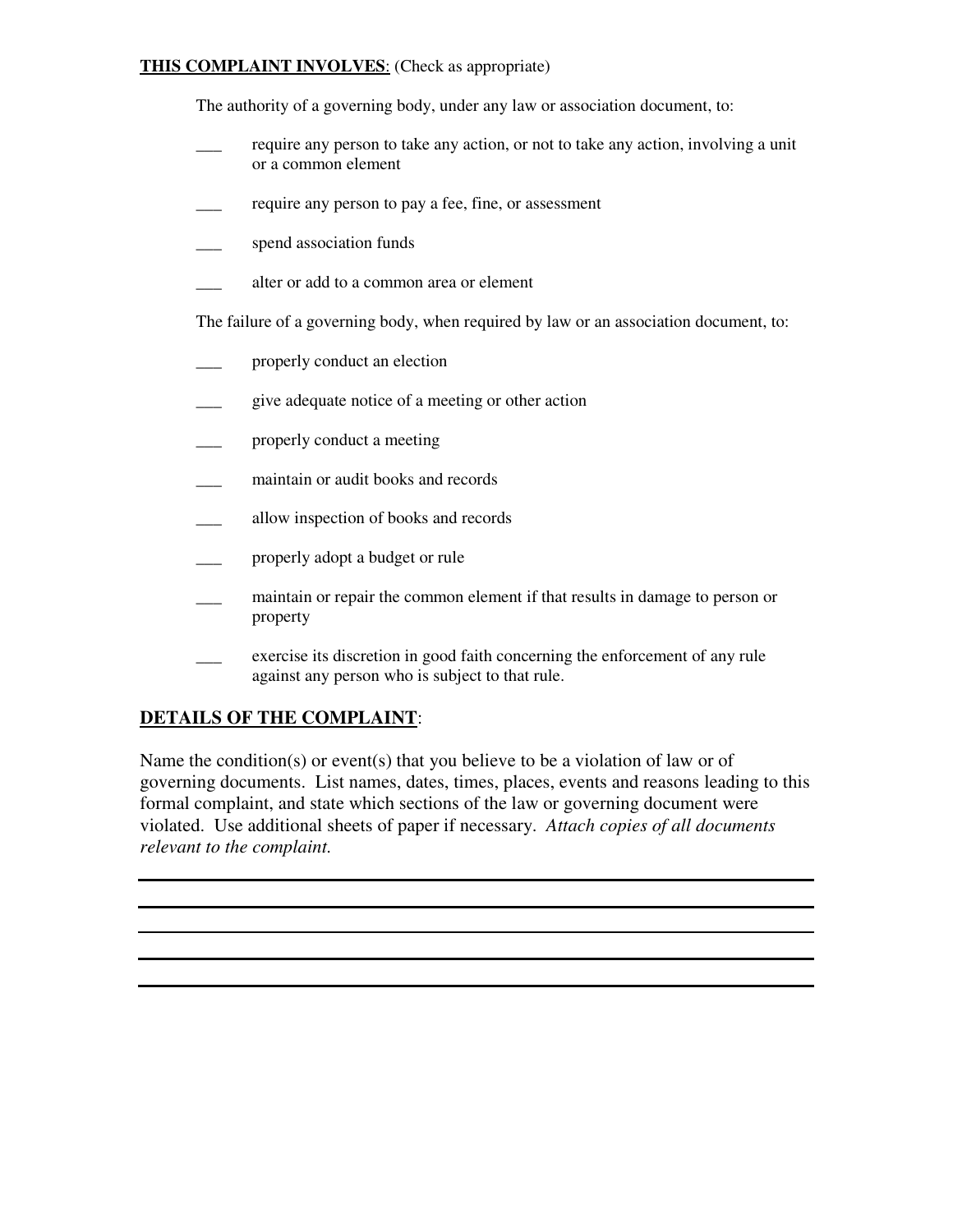### **DESIRED ACTIONS:**

State what actions will resolve your complaint (what you want the other party to do).

 \_\_\_\_\_Complainant requests the return of the \$50.00 filing fee if the Commission resolves this dispute in Complainant's favor after a public hearing.

I do\_\_\_ do not\_\_\_ agree to attempt the mediation of this dispute.

### **PROPER USE OF ASSOCIATION PROCEDURES:**

#### **If the complaining party is an Association:**

Do your community's governing documents provide a procedure or remedy for resolving a dispute of the kind raised in this complaint and have you followed that procedure? (*If yes, attach a copy of the procedure and of the documents used*.)

 $\frac{1}{2}$  ,  $\frac{1}{2}$  ,  $\frac{1}{2}$  ,  $\frac{1}{2}$  ,  $\frac{1}{2}$  ,  $\frac{1}{2}$  ,  $\frac{1}{2}$  ,  $\frac{1}{2}$  ,  $\frac{1}{2}$  ,  $\frac{1}{2}$  ,  $\frac{1}{2}$  ,  $\frac{1}{2}$  ,  $\frac{1}{2}$  ,  $\frac{1}{2}$  ,  $\frac{1}{2}$  ,  $\frac{1}{2}$  ,  $\frac{1}{2}$  ,  $\frac{1}{2}$  ,  $\frac{1$ yes no

If your Association has no written procedures for the resolution of this type of dispute, has the Association done the following: a) given the other party written notice of the alleged violation and of the right to a hearing with the board of directors; b) held a hearing with the board of directors if one was requested; and c) given written notice of the board's decision on the dispute together with notice of the party's right to appeal the decision to the CCOC? (*If yes, attach a copy of the notices and other correspondence.)* 

yes no

 $\frac{1}{2}$  ,  $\frac{1}{2}$  ,  $\frac{1}{2}$  ,  $\frac{1}{2}$  ,  $\frac{1}{2}$  ,  $\frac{1}{2}$  ,  $\frac{1}{2}$ 

#### **If the complaining party is a member or resident:**

 Does your Association have a written procedure for resolving your dispute, and if so, have you used those procedures and given the Association at least 60 days to resolve your dispute or reject it? (*If yes, attach a copy of the correspondence and of the procedures involved*.)

yes no

\_\_\_\_\_\_\_\_ \_\_\_\_\_\_\_\_

\_\_\_\_\_\_\_\_ \_\_\_\_\_\_\_\_

If your Association has no written procedures for resolving this type of dispute, have you given written notice of your dispute to the board of directors and a reasonable time to resolve it? (*If yes, attach a copy of the notices and correspondence involved*.)

yes no